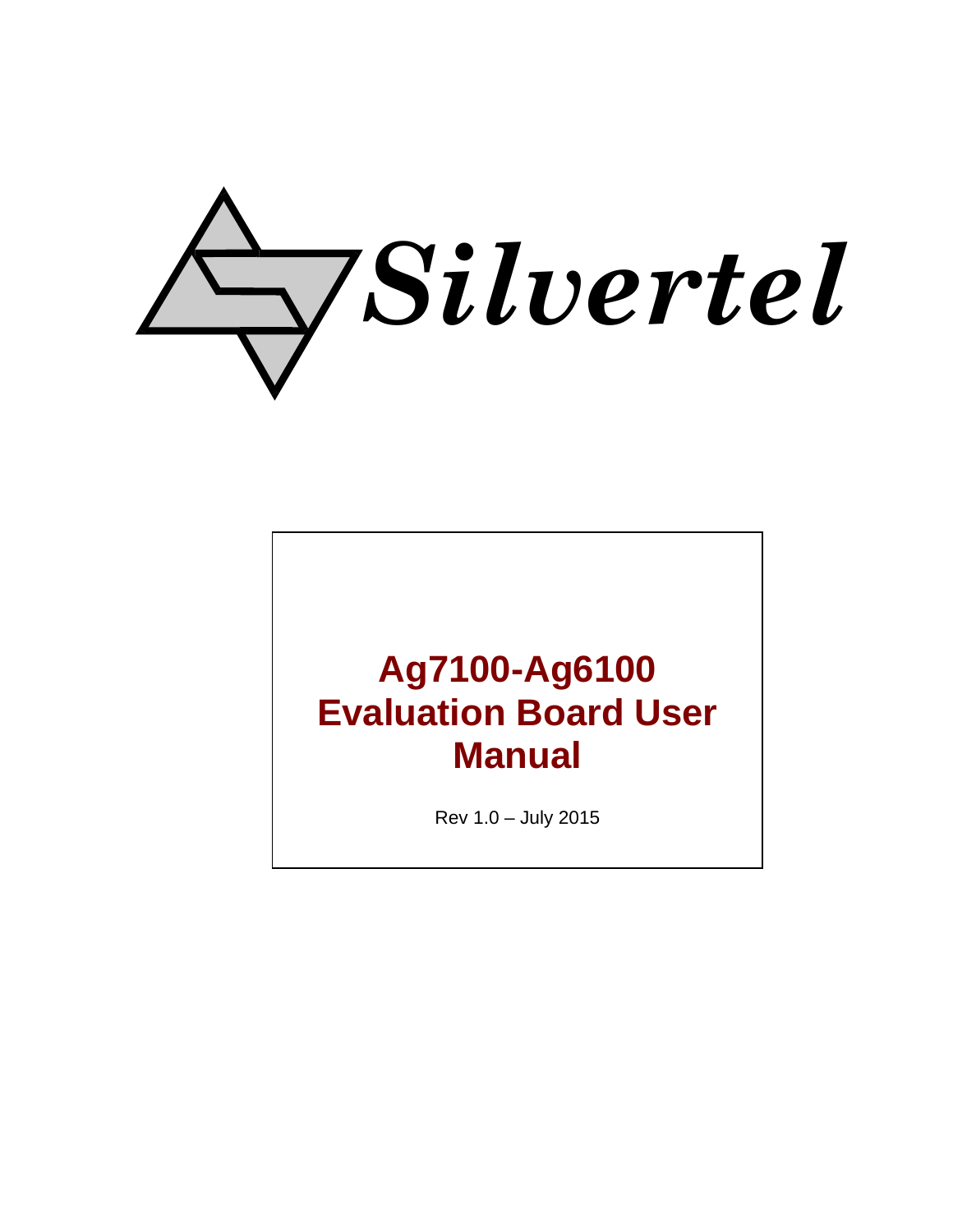# <span id="page-1-0"></span>**1 Table of Contents**

| $\mathbf 1$  | <b>Table of Contents</b>                   |               |
|--------------|--------------------------------------------|---------------|
| $\mathbf{2}$ | <b>Table of Figures</b>                    |               |
| 3            | <b>Introduction</b>                        |               |
| 4            | <b>Board Description</b>                   | 2             |
|              |                                            | $\mathcal{P}$ |
|              |                                            |               |
|              | 4.2.1 Ag6100 & Ag7100 (Full Configuration) | 3             |
|              | 4.2.2 Ag6100 (Only)                        | 4             |
|              | 4.2.3 Ag7100 (Only)                        | 5             |
|              |                                            | 6             |
|              |                                            |               |

# **2 Table of Figures**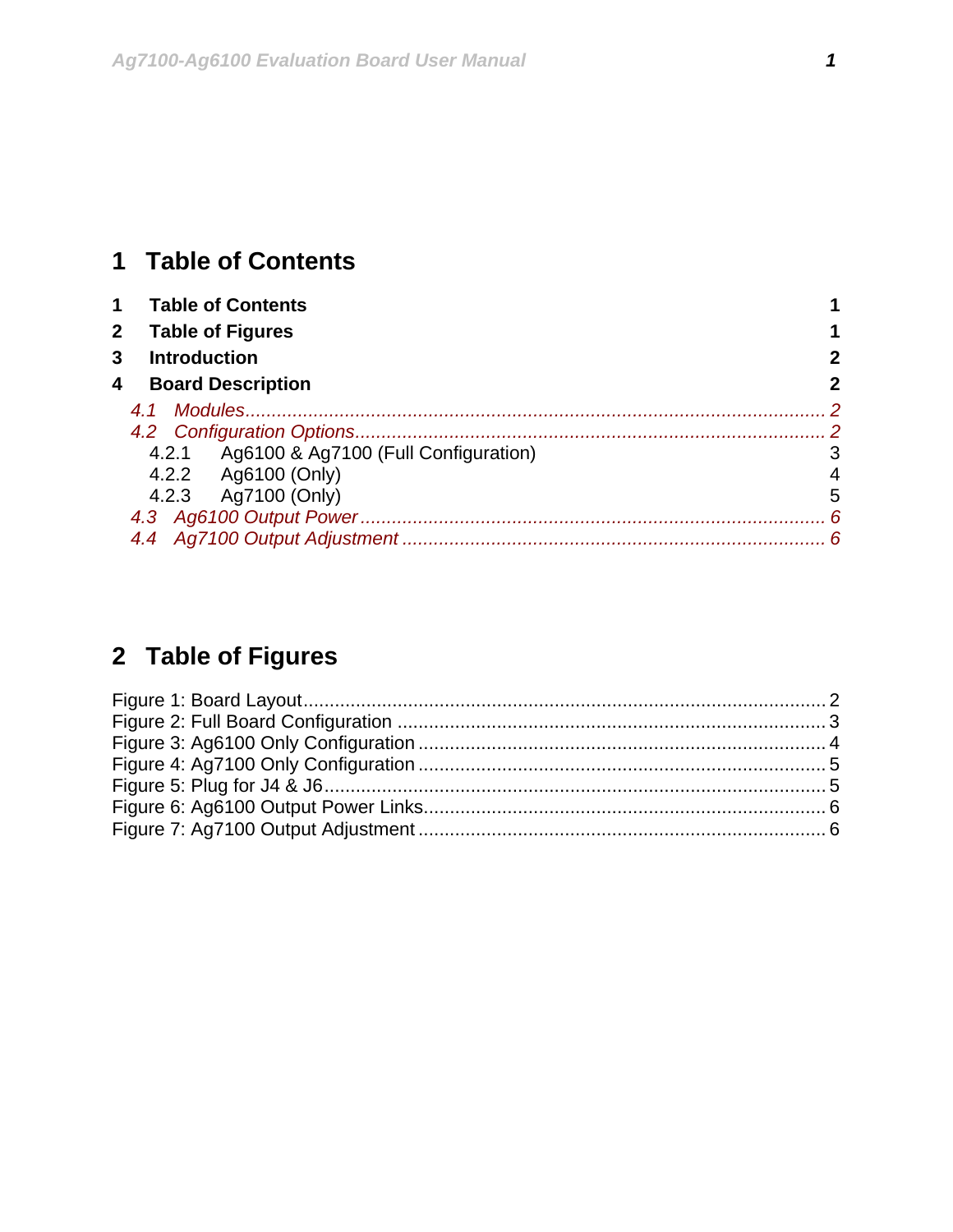## <span id="page-2-0"></span>**3 Introduction**

This manual is intended to be a guide to using the "Ag7100 – Ag6100 evaluation board".

# **4 Board Description**

#### *4.1 Modules*

This evaluation board will work with the following Silvertel modules: -

Ag7100 - Ag6100

## *4.2 Configuration Options*

This board can be configured to work with either one or both of the modules shown in Section 4.1. Figure 1 shows the position of the component and connectors on the board.



Figure 1: Board Layout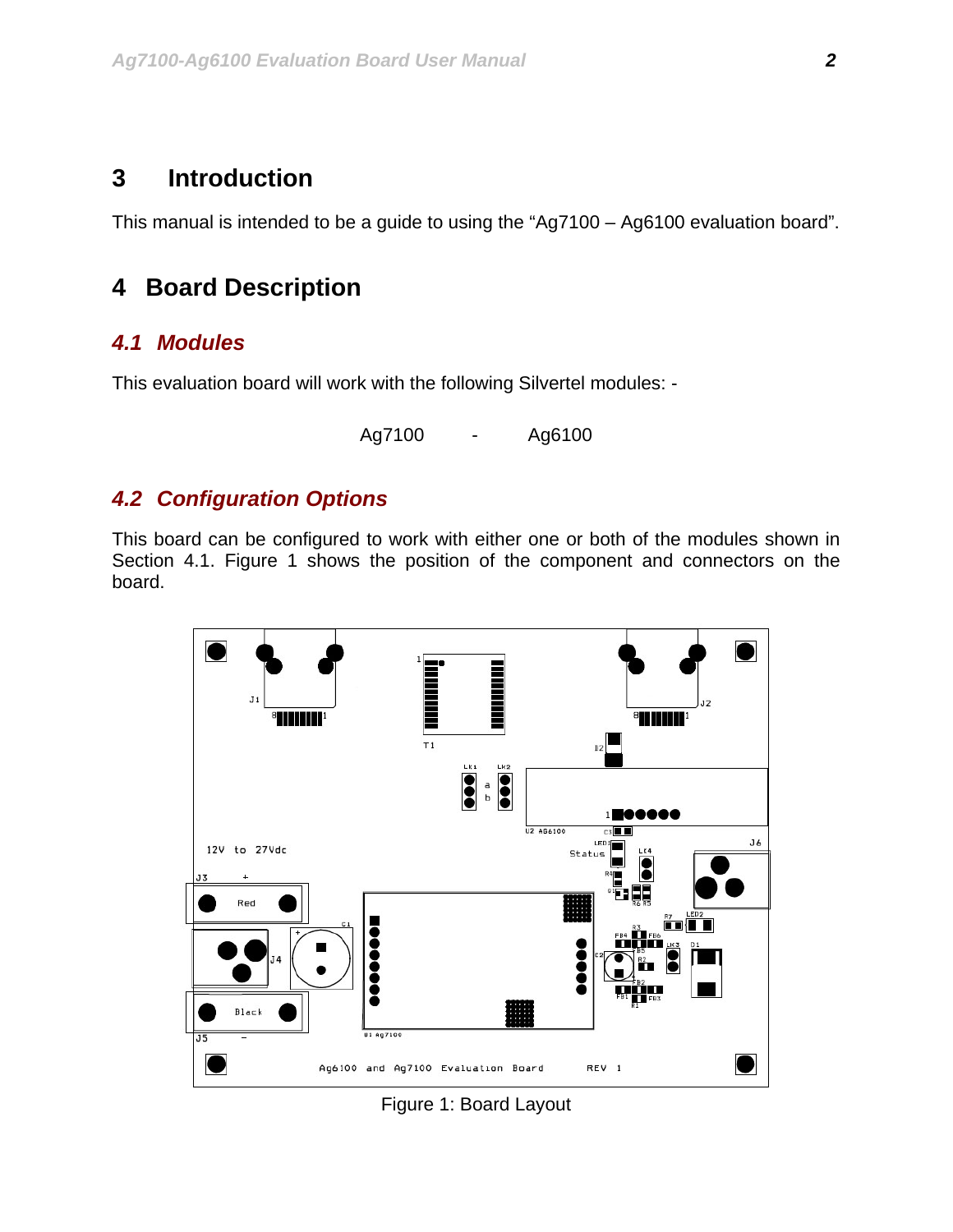#### <span id="page-3-0"></span>**4.2.1 Ag6100 & Ag7100 (Full Configuration)**

This board can be fully configured with both Ag6100 (U2) and Ag7100 (U1) modules. In this configuration, the board is powered from a 12V to 27V dc supply. Connected to J3 (positive) & J5 (negative), or J4\* (centre pin is positive), see Figure 2. This supply powers the Ag7100, which will boost the voltage to 57V (or 48V if LK3 is fitted). The output of the Ag7100 then powers the Ag6100, which is an IEEE802.3at compliant PSE (Power Sourcing Equipment) to deliver PoE (Power over Ethernet) or PoE+.

The RJ45 connector J1 connects to a data port on a PC, Switch or HD-BaseT device.

The RJ45 connector J2 connects to a PoE (or PoE+) peripheral, to deliver both data and power.

When the board is powered LED2 will be illuminated.

When the Ag6100 is connected to an IEEE compliant Powered Device (PD), the Status LED1 will be illuminated.



Figure 2: Full Board Configuration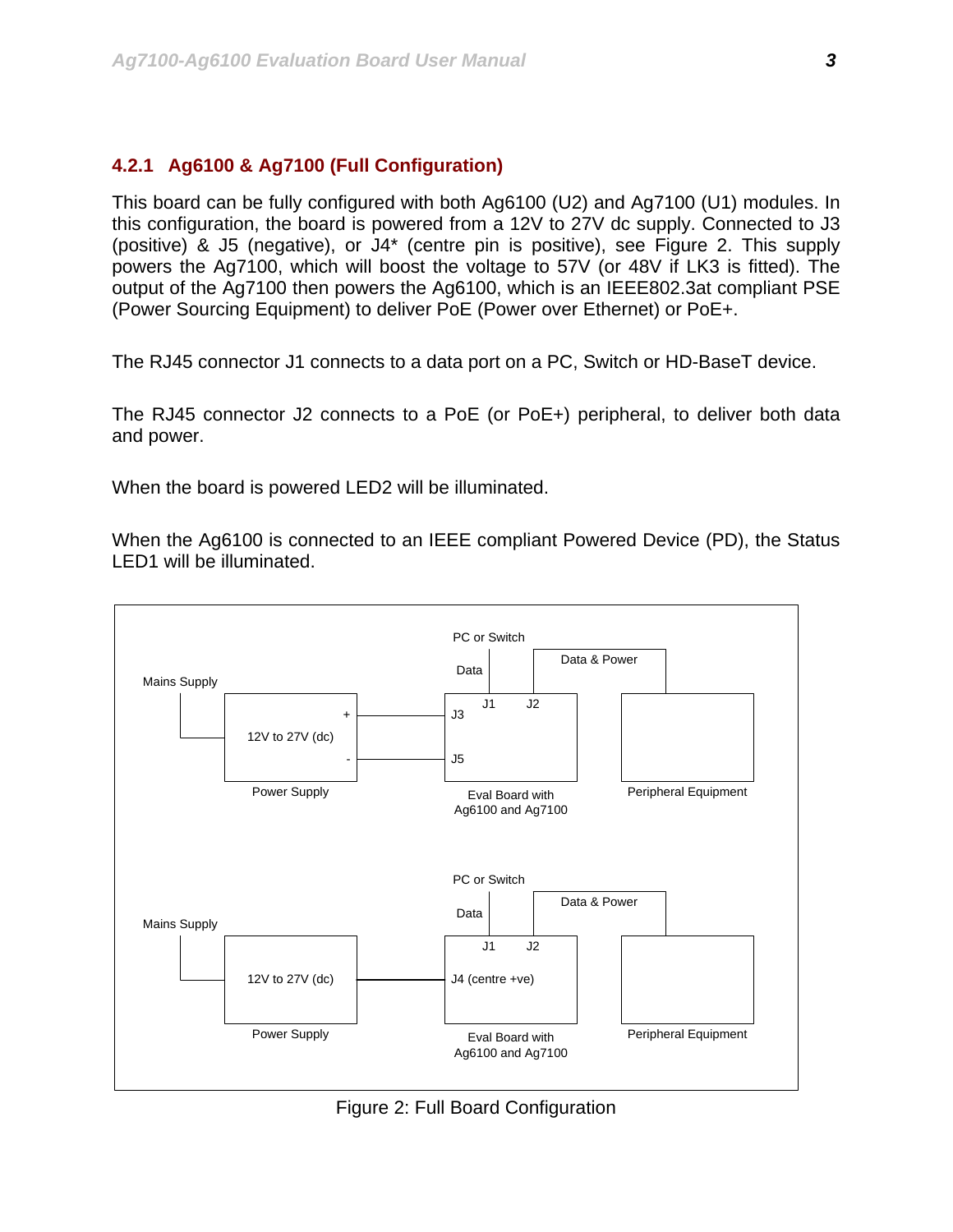#### <span id="page-4-0"></span>**4.2.2 Ag6100 (Only)**

If you already have a 48V to 57V dc supply and you just want to use the Ag6100. U1 can be removed and the board powered by connecting this supply to J6\* (centre pin is Positive), see Figure 3.

When the board is powered LED2 will be illuminated.

When the Ag6100 is connected to an IEEE compliant Powered Device (PD), the Status LED1 will be illuminated.



Figure 3: Ag6100 Only Configuration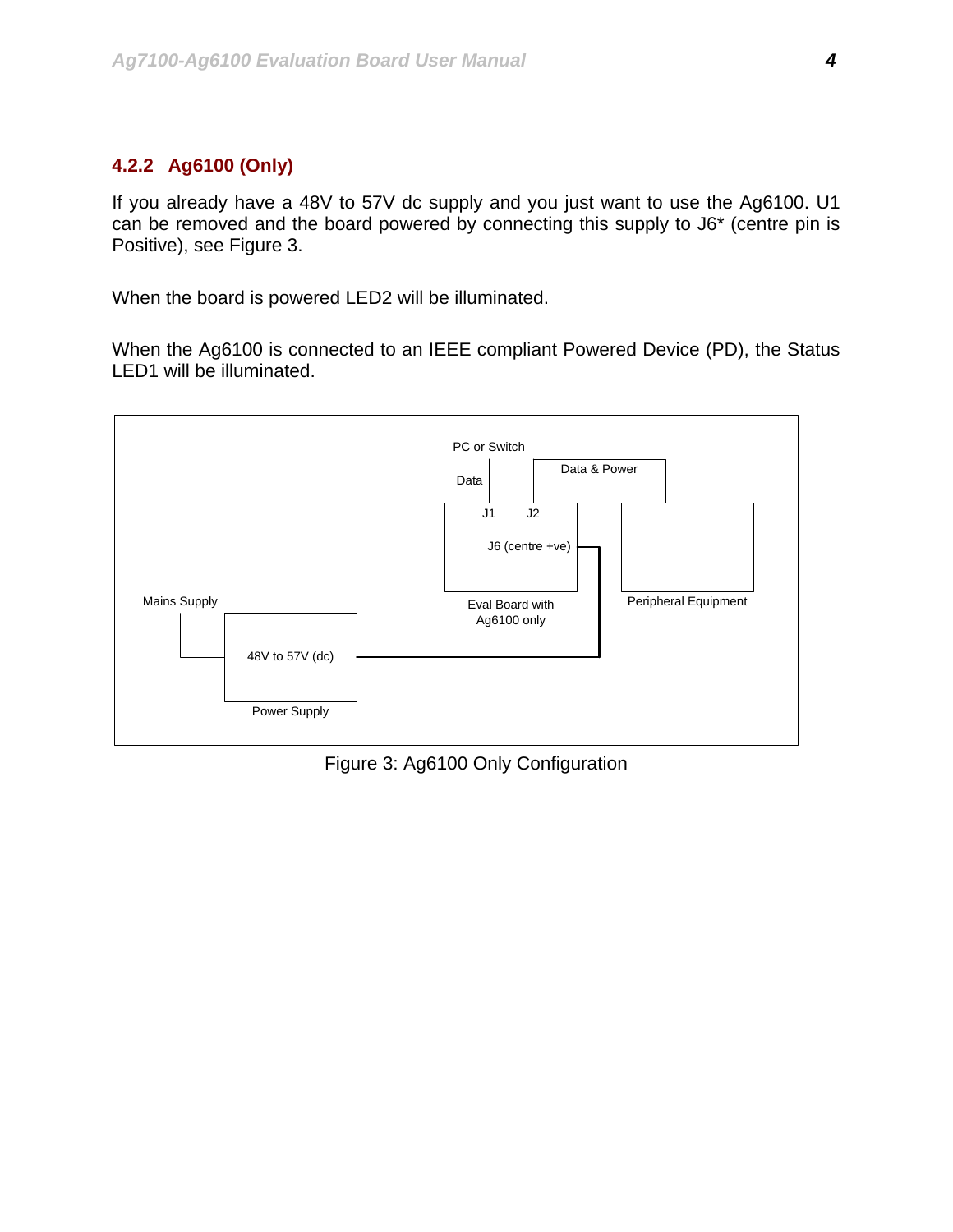#### <span id="page-5-0"></span>**4.2.3 Ag7100 (Only)**

Alternatively if you just require a boost converter; then U2 can be removed. A 12V to 27V dc supply can be connected to  $J3 - J5$  (or  $J4$ ) and the Ag7100 output can be extracted from J6 (again centre pin is positive), see Figure 4.

When the board is powered LED2 will be illuminated.



Figure 4: Ag7100 Only Configuration

\*Note: Connectors J4 and J6 are DC Power Jacks, that accept a plug with a 5.5mm outer diameter and 2.5mm inner diameter, see Figure 5.



Figure 5: Plug for J4 & J6